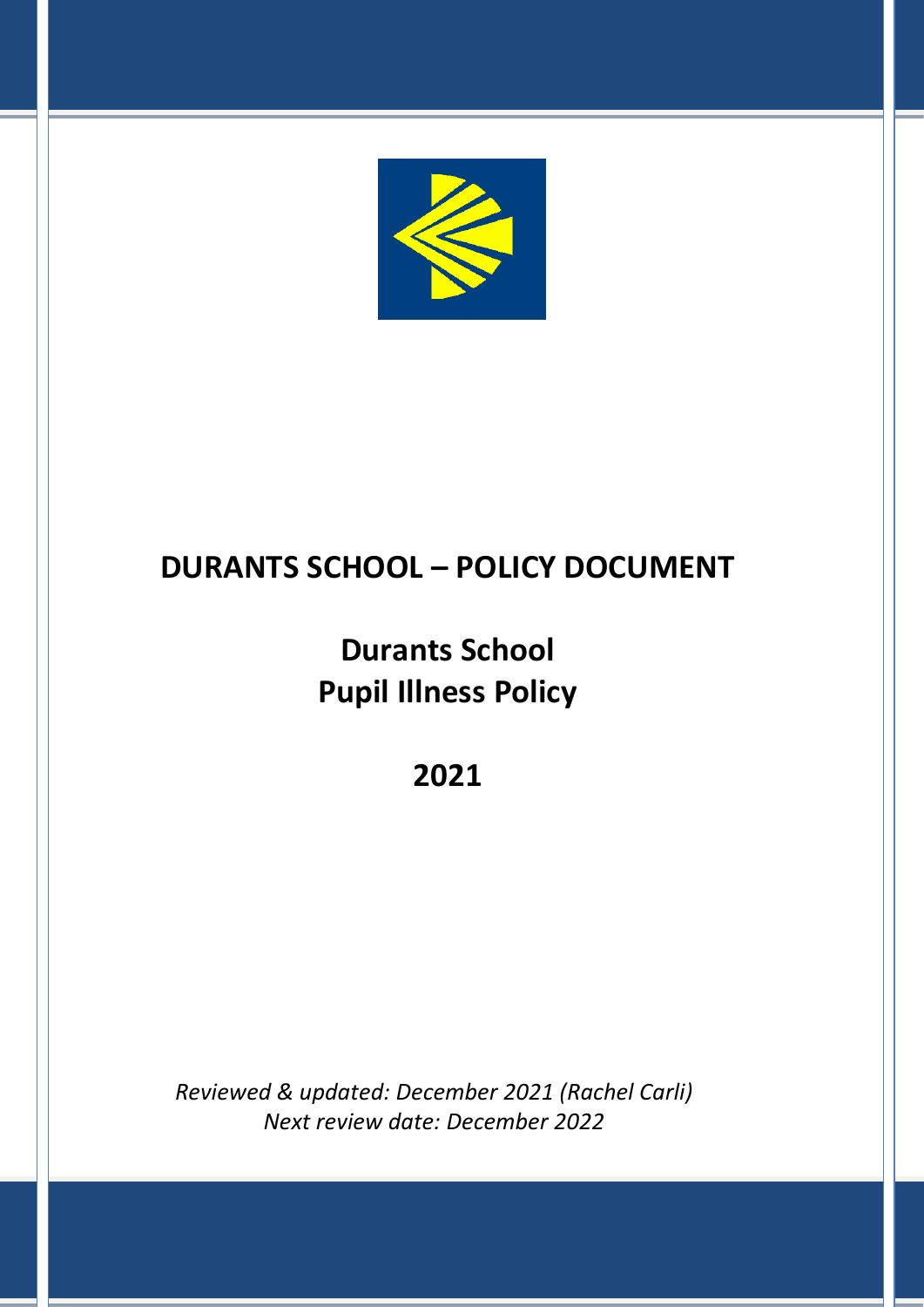#### 1. **Introduction**

This policy outlines procedures to be followed in the event of a pupil illness. As illnesses are diverse in nature it will not be able to cover all eventualities.

Making sure your child attends school is your legal responsibility as a parent/guardian. It is also crucial for your child's education and future. Full attendance lets your child make the most of their education. Children who miss days at school risk missing out on teaching and learning opportunities. By law, only the school can authorise your child's absence. It's important to keep the school informed if your child is going to be absent.

#### 2. **Absence Reporting Procedure**

There is a clear process for you to follow to inform the school that your child will not be attending:

1. Parent/guardian phones the school office **before 8.30** to inform school that their child is absent and of the cause of the absence. The school will ask about the nature of the illness and the expected duration of the absence.

2. If the school receives no phone call, school phones home to ascertain the child's whereabouts and reason for absence. If school can't contact the parent at home, school will contact other emergency contacts until whereabouts of the child and their well-being can be confirmed.

3. If school can't contact anyone who can confirm the child is safe and well, the school will follow up the absence using information known about the pupil and their specific circumstances.

#### 3. **Decisions regarding attendance or absence**

Use common sense when deciding whether or not your child is too ill to attend school. Ask yourself:

- 1. Is your child well enough to carry out the activities of the school day? If not, keep your child at home.
- 2. Does your child have a condition that could be passed on to other children or school staff? If so, keep your child at home.
- **3.** Would you take a day off work if you had this condition? If so, keep your child at home.

#### **Common Conditions**

Most illnesses can be classified as one of a few minor health conditions. Whether or not you send your child to school will depend on how severe you judge the illness to be. This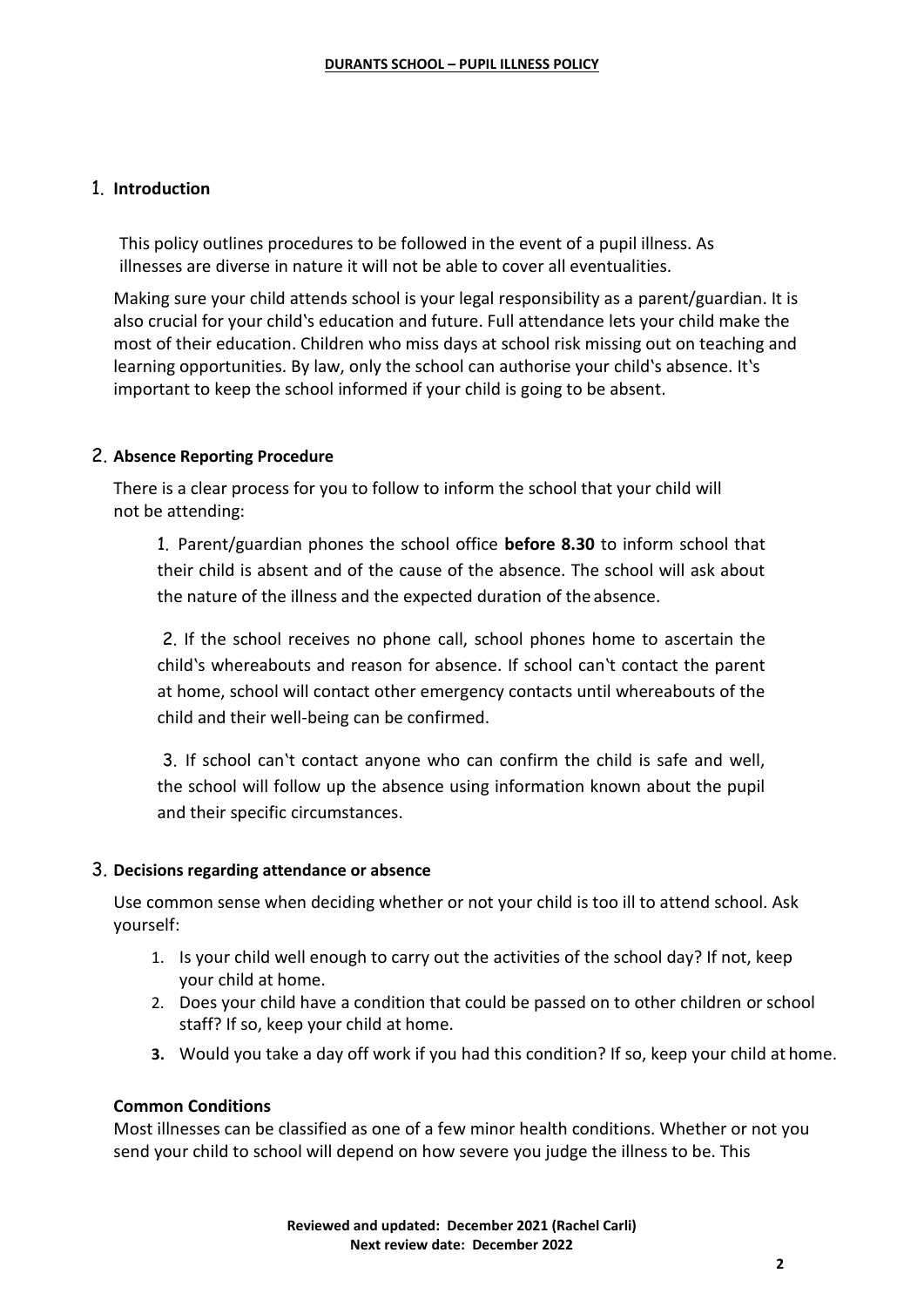guidance can help you to make that judgement. If you're concerned about your child's health, please consult a health professional.

- 4. **Cough & cold**  a child with a minor cough or cold may attend school. If the cold is accompanied by shivers or drowsiness, the child should stay off school, and return to school **24 hours after** they are feeling better. If your child has a more severe and long- lasting cough, consult your GP, who can provide guidance on whether the child should stay off school.
- 5. **Raised temperature** if your child has a raised temperature or is feeling ill with signs of an acute illness, they should not attend school. They can return when they are feeling better.
- 6. **Rash**  rashes can be the first sign of many infectious illnesses such as chickenpox and measles. Children with these conditions should not attend school. If your child has a rash, check with your GP or Practice Nurse before sending them to school.
- 7. **Headaches**  a childwith a minor headache does not usually need to be kept off school. If the headache is more severe or is accompanied by other symptoms such as raised temperature or drowsiness, then keep the child off school and consult your GP.
- 8. **Vomiting and diarrhoea**  children with these conditions should be kept off school. They can return **48 hours after their symptoms have settled**. Most cases get better without treatment, but if symptoms persist consult your GP.
- 9. **Sore throat** a child with a sore throat alone does not have to be kept from school. If your child is feeling ill with it, the child should stay at home.

To minimise the risk of transmission of infection to other children, and staff, the following guidelines are suggested.

| <b>DISEASE/ILLNESS</b>                        | <b>MINIMAL EXCLUSION PERIOD</b>                                                                                        |
|-----------------------------------------------|------------------------------------------------------------------------------------------------------------------------|
| Chickenpox and shingles                       | 5 days after onset of the rash.<br>Immuno-compromised children / adults - should take separate advice<br>from their GP |
| Conjunctivitis (pink eye)                     | A child should stay away if eye is discharging until treated for 24 hours<br>and/or eye(s) appear normal again         |
| Diarrhoea & Vomiting                          | Until there has been no diarrhoea or vomiting for 48 hours                                                             |
| <b>German Measles</b><br>(Rubella) or Measles | 5 days from onset of rash and until child feels well                                                                   |
| Headlice                                      | No period of exclusion but helpful to let school know                                                                  |
| Impetigo                                      | Once the spots have crusted or healed or 48 hours of antibiotics and the<br>child feels well                           |
| <b>Mumps</b>                                  | 7 days from onset of swollen glands and child feels well                                                               |
| <b>Scabies</b>                                | Child can return to school the day after treated                                                                       |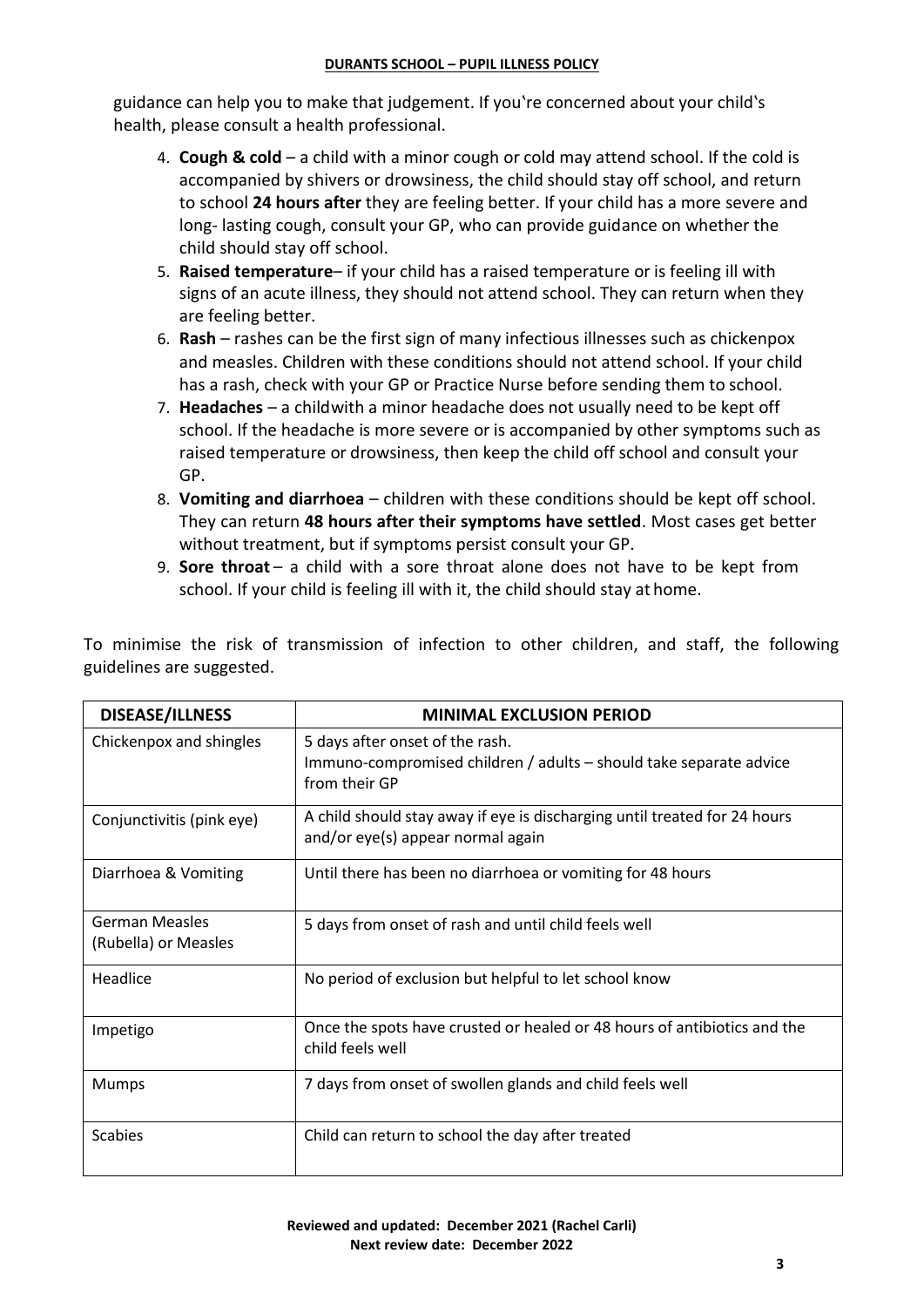| <b>DISEASE/ILLNESS</b> | <b>MINIMAL EXCLUSION PERIOD</b>                                                                                     |
|------------------------|---------------------------------------------------------------------------------------------------------------------|
| <b>Scarlet Fever</b>   | When child feels well, and 48 hours after start of<br>antibiotics                                                   |
| Threadworm             | Child may return the day after treatment                                                                            |
| Verruca                | Child does not need to stay away from school and can go swimming if<br>verruca is covered with a waterproof plaster |
| Whooping Cough         | 5 days from commencing antibiotics or 21 days without treatment                                                     |

#### *If in any doubt, professional medical advice should be sought. Other References: www.hpa.org.uk*

#### 4. **Pupils who become Unwell at School**

If a child becomes ill at school, every effort will be made to contact their parents/ guardians and failing that, their emergency contacts. It is therefore important to keep the school informed of any changes to home/mobile nos. or any change of home arrangements.

A member of school staff will stay with the child until they are collected by parents/guardians or a known adult nominated by the parent/guardian.

In the event of a pupil having an accident during school hours, the first aiders will assess the severity of the accident and make the decision to apply first aid if appropriate. Any significant injury or accident will be reported to the parent/carer immediately. If appropriate, and the severity demands, the school will call an ambulance.

#### 5. **Administration of Medication Policy**

For children who require medication during the school day, our separate Administration of Medication policy requires that parents, bringing medication to the school office, must do so, in the original container, it should be clearly labelled, and within its expiry date. It is the responsibility of the parent to ensure that medications held, are within their expiry date. A care plan will need to be in place and signed by both the school and parents in order for medication to be administered in school.

Medications must be stored in the locked first aid cabinets in classrooms or the fridge in the school office. There is a supply of basic first aid equipment held in the school. Full details are contained in the Administration of Medication Policy.

We hope that this Policy offers you some help in assessing whether or not to send your child to school in the event that they may not be well. In issuing these guidelines, we wish to reassure you that your child's health is important to us too.

#### 6. **Monitoring and review**

We are aware of the need to review the school **Pupil Illness Policy**regularly so that we can take account of any new initiatives, changes in legislation, developments in medicine or changes to the physical environment of the school. We will review our policy in 2021/22.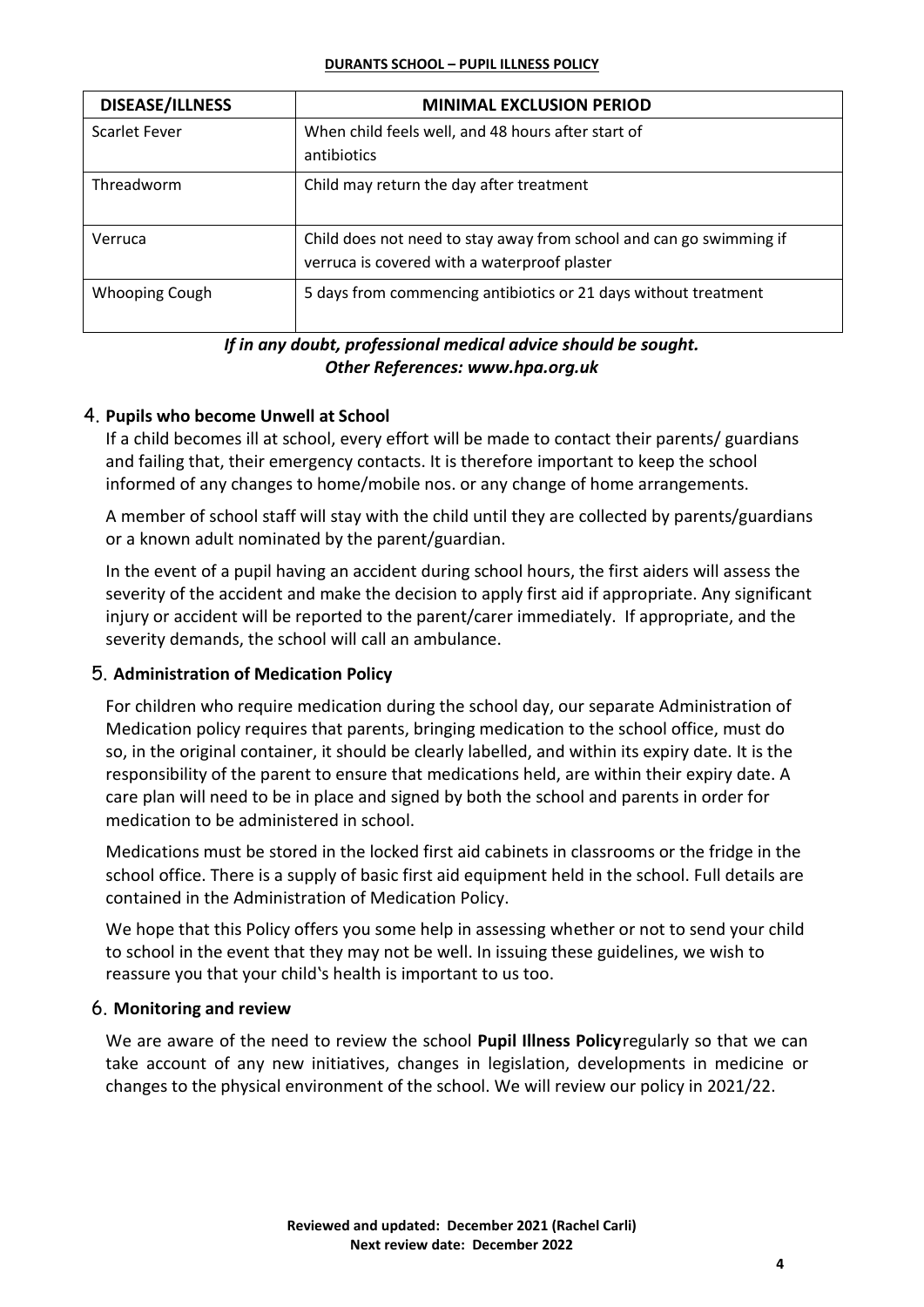### **Addendum to policy Covid19**

#### **Pupil develops symptoms or lives with someone who does**

- The pupil's parent/carer must notify the school on the first day that their child needs to selfisolate. The pupil will stay at home until they or the symptomatic person they live with receives their coronavirus test results. If the pupil's test result is negative: the pupil will return to school when they feel well and no longer have symptoms similar to coronavirus. They should continue to stay at home if they remain unwell (i.e. with a different illness).
- If the person the pupil lives with tests negative: the pupil will stop self-isolating and return to school

#### **Pupil or a 'close contact' of theirs receives a positive test result**

The pupil's parent/carer must notify the school about the positive test result as soon as possible. Pupils who test positive must self-isolate for at least 10 days from the onset of symptoms, and must only return to school when they no longer have symptoms (other than a cough or a loss of sense of smell or taste). If a member of the pupil's household or a 'close contact' tests positive, the pupil must self-isolate for 14 days. The pupil must do this from when the member of their household first had symptoms, or the day the pupil last met with the 'close contact' who received the positive result. (This is regardless of whether you chose to get a test & it comes back negative)

#### **What to do if your child develops symptoms of COVID 19**

If your child develops symptoms of COVID-19, they should remain at home for at least **10 days** from the date when their symptoms appeared.

All other household members who remain well must stay at home and not leave the house for 14 days.

The 14-day period starts from the day when the first person in the house became ill.

Household members should not go to work, school or public areas and exercise should be taken within the home.

Household members staying at home for 14 days will greatly reduce the overall amount of infection the household could pass on to others in the community

If you are able can, move any vulnerable individuals (such as the elderly and those with underlying health conditions) out of your home, to stay with friends or family for the duration of the home isolation period

#### **Symptoms of COVID 19**

The most common symptoms of coronavirus (COVID-19) are recent onset of:

- new continuous cough and/or
- high temperature
- a loss of, or change in, your normal sense of taste or smell (anosmia).

#### **For most people, coronavirus (COVID-19) will be a mild illness.**

If your child or anyone in the household does develop symptoms, you can seek advice from NHS 111 at [https://www.nhs.uk/conditions/coronavirus-covid-19/check-if-you-have-coronavirus](https://www.nhs.uk/conditions/coronavirus-covid-19/check-if-you-have-coronavirus-symptoms/)[symptoms/](https://www.nhs.uk/conditions/coronavirus-covid-19/check-if-you-have-coronavirus-symptoms/) or by phoning 111.

**How to stop COVID-19 spreading**